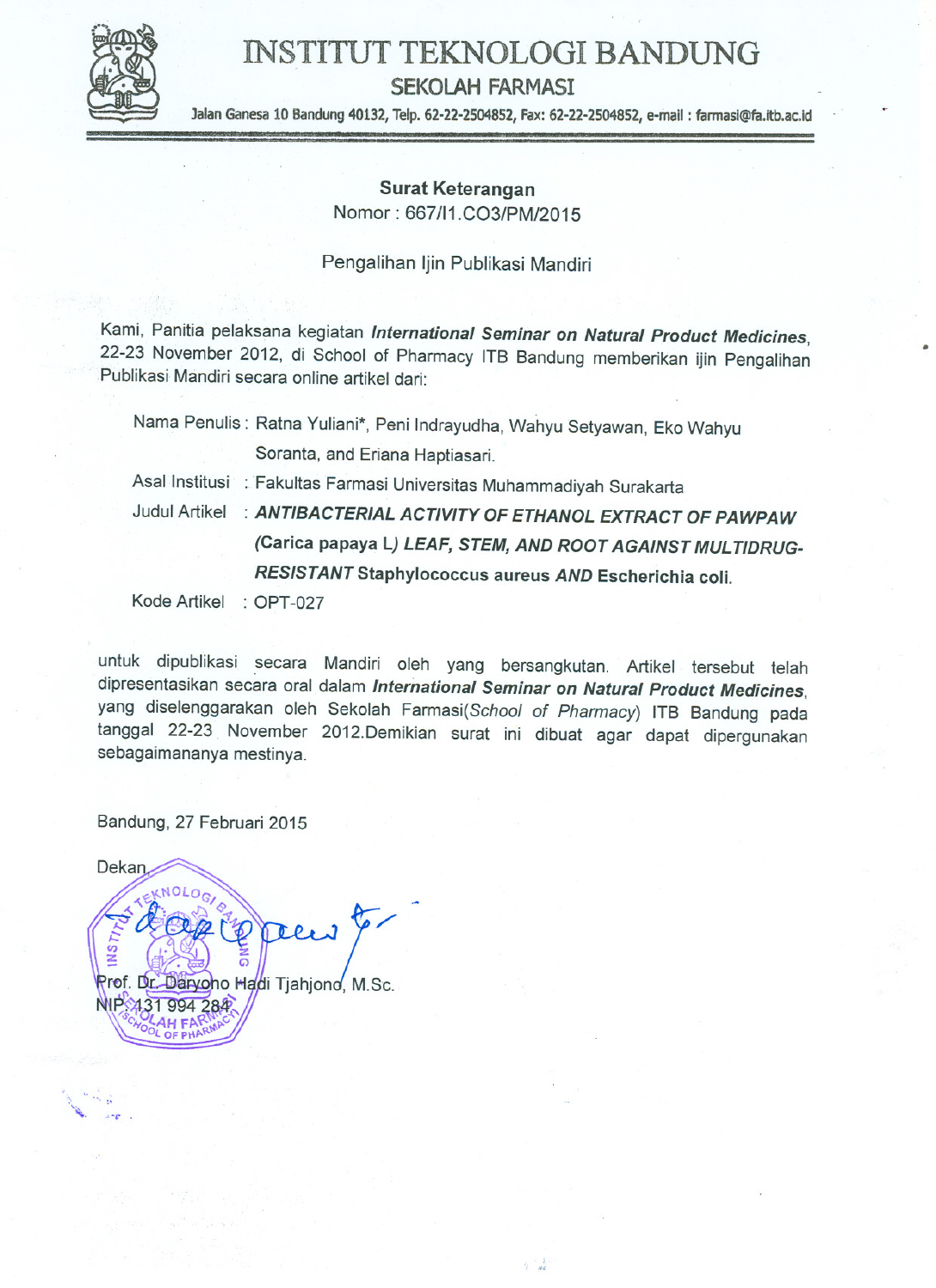# **ANTIBACTERIAL ACTIVITY OF PAWPAW (***Carica papaya***) AGAINST MULTIDRUG-RESISTANT** *Staphylococcus aureus* **AND MULTIDRUG-RESISTANT** *Escherichia coli*

Ratna Yuliani\*, Peni Indrayudha, Wahyu Setyawan, Eko Wahyu Soranta, and Eriana Haptiasari Faculty of Pharmacy, Muhammadiyah University of Surakarta Corresponding author: yulianiratna@yahoo.com

This study was designed to evaluate in vitro antibacterial activity of several part of pawpaw (*Carica papaya*) against multidrug-resistant bacteria. Leaves, stems, and roots were extracted with ethanol and tested for in vitro antibacterial activity using agar dilution method against multidrug-resistant *Staphylococcus aureus* and multidrug-resistant *Escherichia coli*. Stems extracts show highest antibacterial activity against the test bacteria with minimum inhibitory concentration (MIC) value of 30 mg/mL for both bacteria. Leaves and roots extract have antibacterial activity against multidrugresistant *Staphylococcus aureus* with MIC values of 70 and 50 mg/mL, respectively. The MIC values of leaves and roots extract on multidrug-resistant *Escherichia coli* were 80 and 70 mg/mL, respectively. Several phytochemicals in the extracts are responsible for the antibacterial activity.

Key words: antibacterial, *Carica papaya, Escherichia coli*, *Staphylococcus aureus,* multidrugresistant

# **INTRODUCTION**

One of public health problems that threaten the effectiveness of infectious diseases treatment is antimicrobial resistance. Microbes have been reported resistant to almost every antibiotic discovered (Taiwo, 2011). Multidrug-resisant microbes are considered a substantial threat to public health because of their significant impact on morbidity and mortality (Spellberg et al., 2007). Microbial resistance to antibiotic impacts on every field of medicine and successful therapy using antibiotic is much more difficult to achieve. Choices of antibiotic to treat infection is becoming limited and almost no new antibiotic is invented (Gould, 2009). Not only physicians interest in botanical medicine but also public in general who seem to prefer products containing "natural extracts" than those based on "synthetic" substances (Gomez-Flores et al., 2008).

Pawpaw (*Carica papaya)* that belongs to caricaceae has many medicinal properties to treat various diseases. Every part of pawpaw tree has a medicinal use (Srivastava et al., 2010). The latex, leaves, and fruits of pawpaw are used medicinally and for various other purposes. Pawpaw contains a broad range of natural products such as sterols, flavonoids, saponins, lectins, fats and oils, glycosides, alkaloids, proteins, enzymes, minerals, vitamins, polysaccharide, etc (Krishna et al., 2008). Numerous study reported the antimicrobial activity of pawpaw. However, no research has been carried out to test antibacterial activity of pawpaw against multidrug-resistant bacteria.The present work investigates the antibacterial activity of ethanol extract of pawpaw against multidrugresistant *Staphylococcus aureus* and multidrug-resistant *Escherichia coli.*

# **MATERIAL AND METHODS**

#### **Plant materials**

Leaves, stems, dan roots of pawpaw were obtained from Tawangmangu, Karanganyar, Central Java and authenticated at Balai Besar Penelitian dan Pengembangan Tanaman Obat dan Obat Tradisional (B2P2TOOT) Tawangmangu. Plant materials were washed under running water to remove dirt and sliced into thin pieces except leaves. These materials were dried and then blended into coarse powder.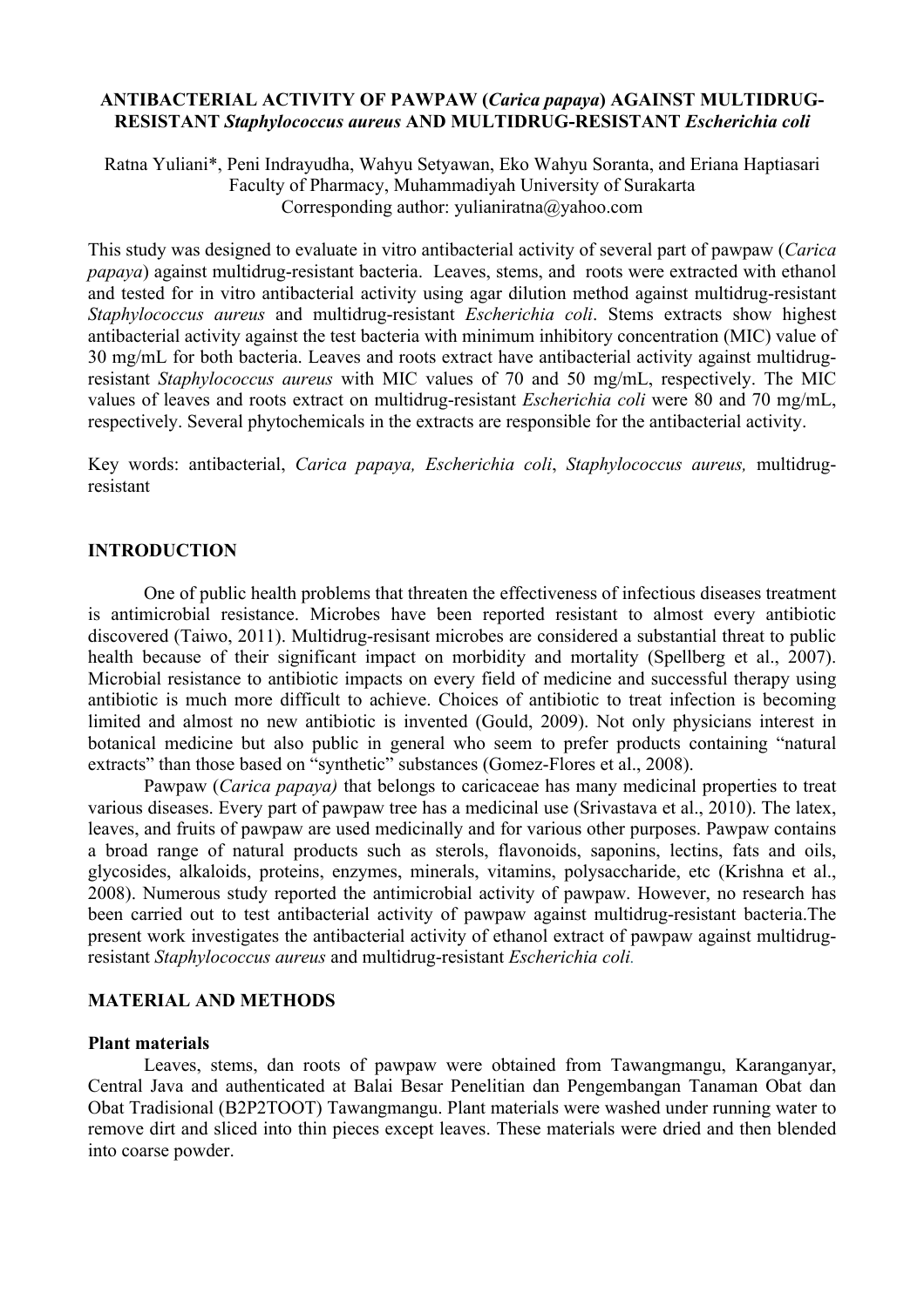#### **Extraction**

.

Fifty grams of powdered plant materials were extracted with 500 mL of 96% ethanol using Soxhlet extractor. At the end of extraction, ethanol was evaporated using rotary evaporator to obtain ethanol extract of leaves, stems, and roots of pawpaw.

#### **Antibiotic sensitivity test**

*Staphylococcus aureus* and *Escherichia coli* were tested for their sensitivity toward several antibiotics such as chloramphenicol, tetracycline, ampicillin, and erythromycin. The sensitivity test was carried out using disc diffusion method.

#### **Antibacterial activity test**

Agar dilution method was used to test antibacterial activity of the ethanol extracts. Extracts that are suspended in 0.5% CMC Na was mixed with warm sterile Mueller Hinton media and allowed to solidify at room temperature. Fifty microliter of 10<sup>6</sup> CFU/mL of *Staphylococcus aureus* and *Escherichia coli* were streak on the surface of media. Later, cultures were incubated at 37°C for 24 hours and after which the presence or absence of bacterial growth were examined. Minimum inhibitory concentration (MIC) was determined as the lowest concentration of extract that prevented bacterial growth.

# **Thin Layer Chromatography (TLC)**

Chemical compounds in the extracts were separated and detected using TLC method. For separating natural compounds in leaves extracts, cellulose and silica gel  $GF<sub>254</sub>$  were used as stationary phase dan butanol: acetic acid: water  $= 4:1:5$  (upper phase) was used as mobile phase. Stationary and mobile phase that were used to separate chemical compounds in stems extracts were silica gel GF<sub>254</sub> and chloroform: methanol =  $9:1$ , respectively. Compounds in root extracts were separated using silica gel  $GF_{254}$  as stationary phase and butanol: acetic acid: water = 4:1:5 (upper phase) as mobile phase. In order to identify the chemical compounds, spots on the TLC plates were detected by observing them under UV 254 and 366 nm and sprayed with FeCl<sub>3</sub>, citroborate, methanolic KOH, Dragendorff, and Lieberman-Burchard and exposing to ammonia vapour.

# **Bioautography**

Developed plates were dried to remove the mobile phase completely and placed on inoculated Mueller Hinton agar for 20 minutes. Plates were removed from the culture followed by culture incubation at 37°C overnight. Any clear zone formed was confirmed with TLC result to determine the chemical compounds that has antibacterial activity.

#### **RESULTS AND DISCUSSION**

#### **Bacterial sensitivity**

As can be seen in Table 1, the results of antibiotic sensitivity test show that *Staphylococcus aureus* resistant to ampicillin, erythromycin, and tetracycline whereas *Escherichia coli* resistant to all antibiotics tested. The bacteria are resistant to more than 2 antibiotics. This results indicated that bacteria, which will be used in antibacterial activity test were multidrug-resistant.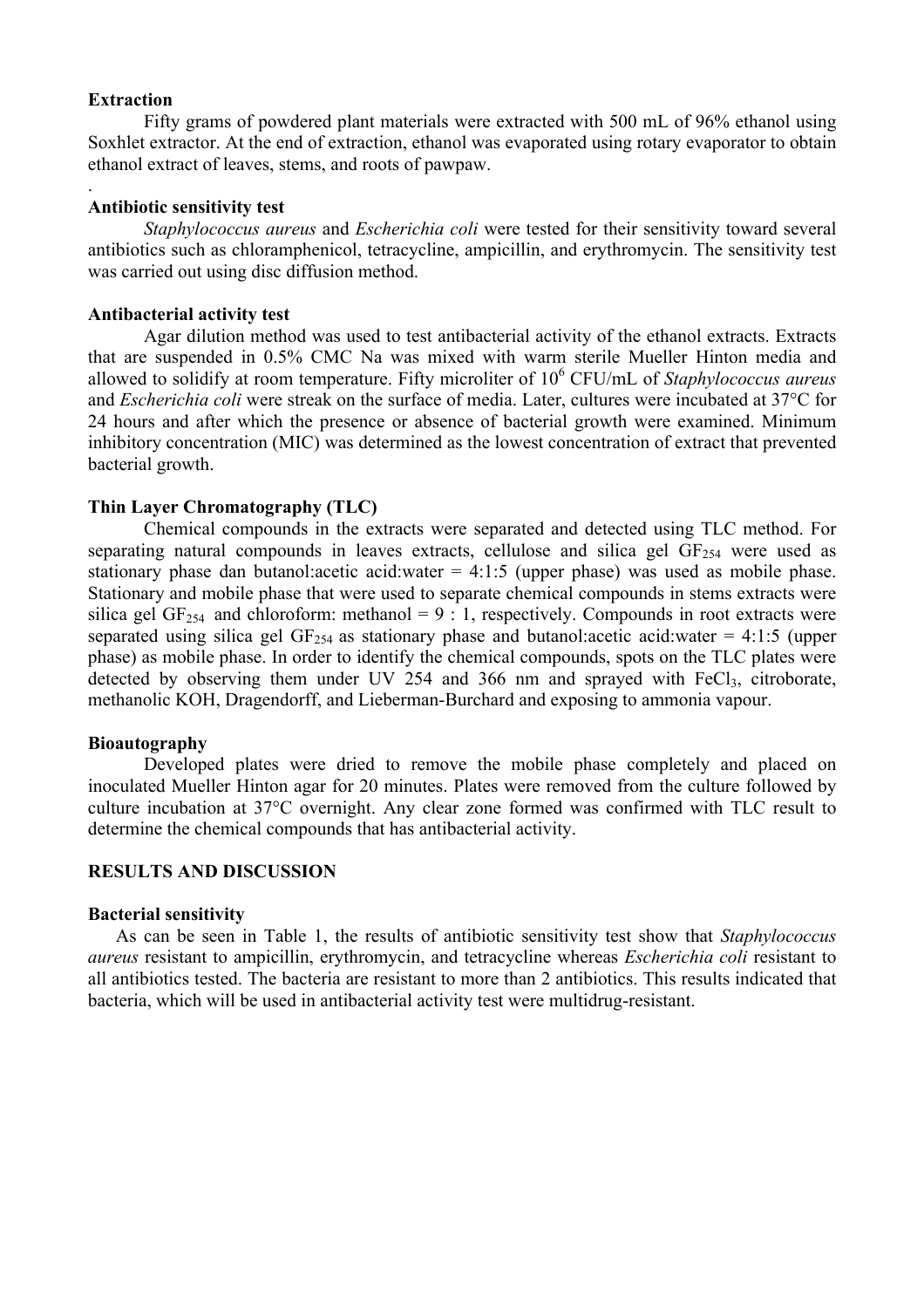|                              | Zone inhibition of | Staphylococcus aureus |           | Escherichia coli |           |
|------------------------------|--------------------|-----------------------|-----------|------------------|-----------|
| Antibiotics                  | resistant bacteria | Zone of               |           | Zone of          |           |
|                              | (mm)               | inhibition            |           | inhibition       |           |
|                              |                    | (mm)                  |           | (mm)             |           |
| Ampicillin $(10 \mu g)$      | $\leq$ 20          | $\sqrt{2}$            | Resistant | 10               | Resistant |
| Erythromycin $(15 \mu g)$    | $\leq$ 13          |                       | Resistant | 10               | Resistant |
| Chloramphenicol $(30 \mu g)$ | $\leq$ 11          | 36                    | Sensitive | 10               | Resistant |
| Tetracyclin $(30 \mu g)$     | $\leq 14$          | 12                    | Resistant |                  | Resistant |

# **Table 1. Bacterial sensitivity to several antibiotics**

# **Antibacterial activity**

Results of antibacterial activity of leaves, stems, and roots extracts of pawpaw are shown in Table 2. The results show that all extract has antibacterial activity against multidrug-resistant *Staphylococcus aureus* and multidrug-resistant *Escherichia coli*. Stem extracts have the highest antibacterial activity against the test bacteria compared to roots and leaves extracts. The MIC value of stems extracts against multidrug-resistant *Saphylococcus aureus* is 30 mg/mL followed by roots and leaves extract with MIC values of 50 and 80 mg/mL, respectively. Similar results were observed in antibacterial test against multidrug-resistant *Escherichia coli.* Stems extract has the lowest MIC value that is 30 mg/mL, followed by roots extract with MIC value of 70 mg/mL and leaves extract with MIC value of 80 mg/mL. Stems and leaves extract have the same MIC values against gram positive bacteria (*Saphylococcus aureus*) and gram negative bacteria (*Escherichia coli*). This indicated that there is no difference antibacterial potency toward different gram stain bacteria. The same potency of leaves extracts against *Staphylococcus aureus* and *Escherichia coli* was also reported by Srivastava et al. (2010). The MIC value of roots extracts against gram positive bacteria is higher than that of gram negative bacteria. It means that gram positive bacteria are more susceptible to root extracts.

# **Table 2. Antibacterial activity of ethanol extract of pawpaw against multidrug-resistant** *Staphylococcus aureus* **and multidrug-resistant** *Escherichia coli*

|                                           | MIC (mg/mL)                                   |    |    |  |
|-------------------------------------------|-----------------------------------------------|----|----|--|
| Test bacteria                             | Leaves extracts Stems extracts Roots extracts |    |    |  |
| Multidrug-resistant Staphylococcus aureus | 80                                            | 30 | 50 |  |
| Multidrug-resistant Escherichia coli      |                                               | 30 | 70 |  |

Studies on antibacterial activity of pawpaw have been carried out by several researchers. Rahman et al. (2011) found that ethanol extract of leaves and stems have antimicrobial activity against *Staphylococcus aureus* and *Escherichia coli*. However, the MIC value of leaves and stems extracts in Rahman et al. (2011) study are lower than MIC value of leaves and stems extracts in this study. The differences in the MIC value may due to differences in bacterial sensitivity to antibiotics. Multidrug-resistant bacteria that were used in this study are resistant to several antibiotics. Hence, it may need higher concentration of extracts to inhibit the bacterial growth. Another research reported that *Staphylococcus aureus* are more susceptible to 70% ethanol and 80% methanol extracts of pawpaw stems than *Escherichia coli* (Khan et al. 2012). Doughari et al. (2007) reported that *Staphylococcus aureus* and *Escherichia coli* have the same susceptibility to methanol extracts of pawpaw roots.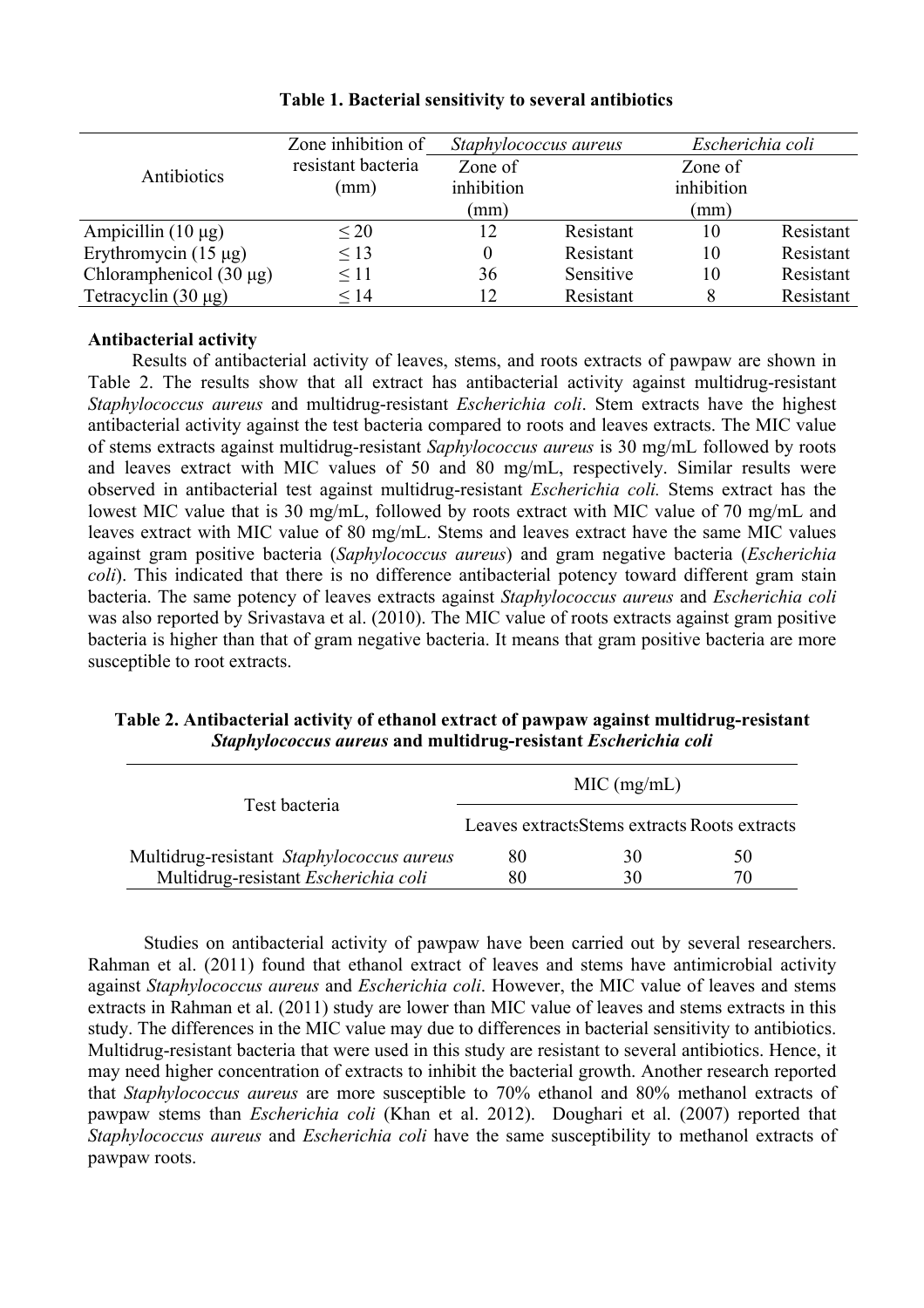# **Thin Layer Chromatography**

Thin layer chromatography was done to identify chemical compounds in the extracts. Spots on developed plate were observed under visible light, UV light, and sprayed with several spray reagents to identify the type of chemical compounds. The results of chemical compounds identification by TLC are shown in Table 3. Leaves extracts contain flavonoids and alkaloids meanwhile stems extracts contain antraquinones and saponins. Alkaloids, polyphenols, and flavonoids were detected in roots extracts. Yusha'u et al (2009) demonstrated that ethanol extract of pawpaw leaves contain alkaloids, flavonoids, steroids, and tannins. Whereas Ayoola et al (2008) revealed that ethanol extract of pawpaw leaves possessed reducing sugar, antraquinones, terpenoids, flavonoids, saponins, tannins, alkaloids, and cardiac glycosides. In another study, leaves extracts contain tannins, saponins, phlobatannins, flavonoids, terpenoids, steroids, alkaloids, and carbohydrates (Njoku and Obi, 2009). There are discrepancies in phytochemicals in leaves extracts among these studies. Saponin, alkaloid, tannin, and phenol were identified in methanol extract of pawpaw root (Doughari et al, 2007).

| Extracts    | Chemical compounds                  |
|-------------|-------------------------------------|
| Leaf        | Flavonoid and alkaloid              |
| <b>Stem</b> | Antraquinone and saponin            |
| Root        | Alkaloid, polyphenol, and flavonoid |

# **Table 3. Chemical compound in pawpaw extracts**

#### **Bioautography**

Bioautography was carried out to determine chemical compounds that responsible for antibacterial activity. Flavonoids in leaves extracts are responsible for antibacterial activity against both multidrug-resistant *Staphylococcus aureus* and multidrug-resistant *Escherichia coli*. Saponins and anthraquinones in stems extracts inhibit the growth of multidrug-resistant *Staphylococcus aureus* and multidrug-resistant *Escherichia coli,* respectively. Meanwhile, flavonoids and alkaloids in roots extracts have antibacterial properties towards multidrug-resistant *Staphylococcus aureus* and multidrug-resistant *Escherichia coli,* respectively.

| Test bacteria                                        | Compound that has antibacterial activity |                                           |            |  |  |
|------------------------------------------------------|------------------------------------------|-------------------------------------------|------------|--|--|
|                                                      |                                          | Leaf extracts Stem extracts Root extracts |            |  |  |
| Multidrug-resistant Staphylococcus aureus Flavonoids |                                          | Saponins                                  | Flavonoids |  |  |
| Multidrug-resistant Escherichia coli                 |                                          | Flavonoids Anthraquinones                 | Alkaloids  |  |  |

| Table 3. The results of bioautography |  |  |  |  |  |  |
|---------------------------------------|--|--|--|--|--|--|
|---------------------------------------|--|--|--|--|--|--|

Natural products may have different antibacterial mechanism of action. Flavonoids are phenolic substances that have hydroxyl groups and present as a  $C_6-C_3$  unit linked to an aromatic ring. Plants synthesize flavonoids as response to bacterial infection. Therefore it is not surprise that the compounds has antibacterial activity in vitro against a wide range of microbes. Their ability to complex with extracellular and soluble protein and to complex with bacterial cell walls may support their antimicrobial activity. Microbial membrane may disrupted by lipophilic flavonoids (Cowan, 1999). Saponins have different mode of action. Rather than simply altering the surface tension of the extracellular medium, membranolytic properties of saponins contribute to antibacterial effects of saponins (Cheeke, 1999). Alkaloids must be able to interfere with important cellular and molecular target in bacteria in order to inhibit bacterial growth. Biomembrane and DNA in bacteria are target of alkaloid action (Fattorusso and Taglialatela-Scafati, 2008).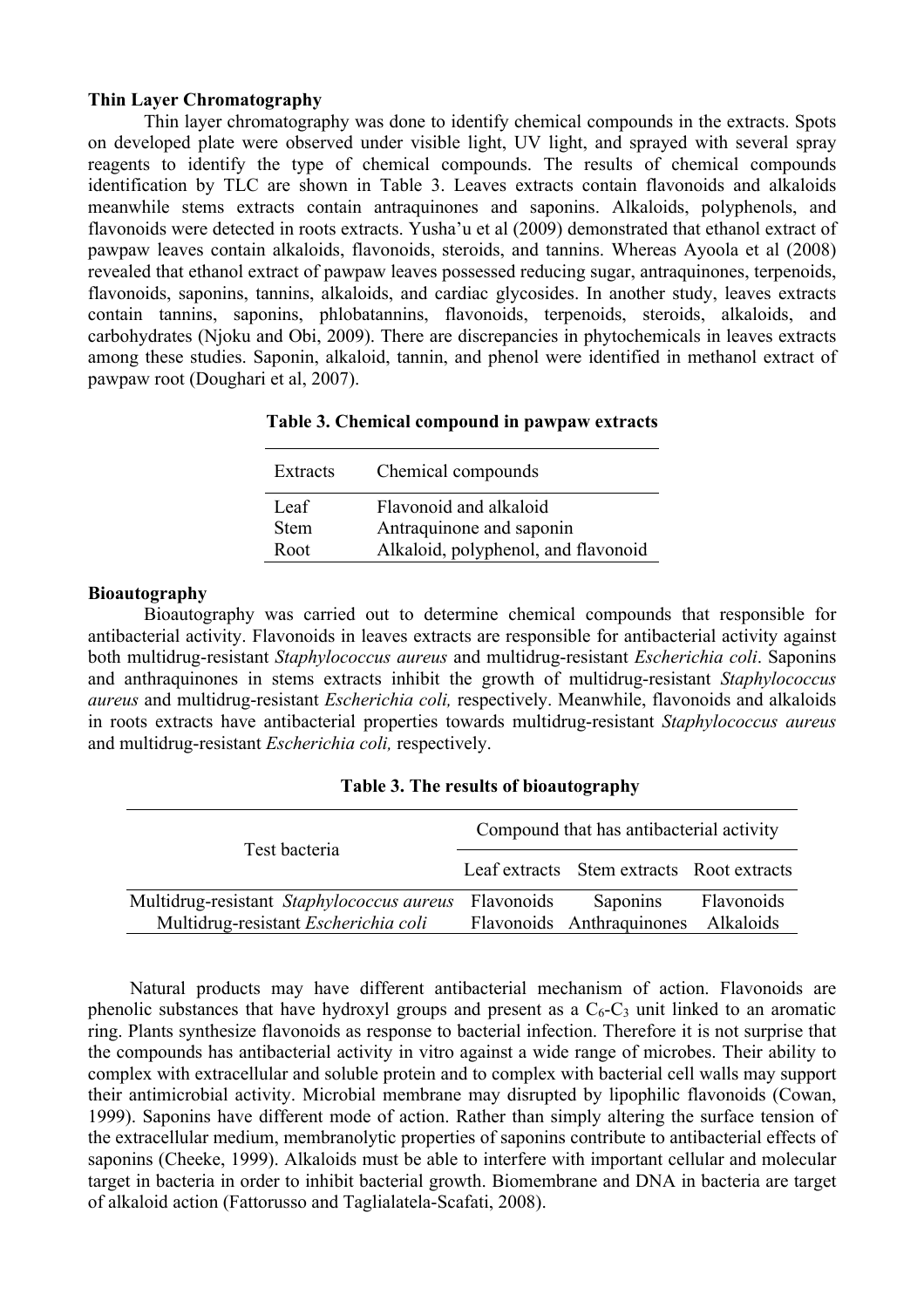#### **CONCLUSION**

.

Ethanol extract of leaves, stems, and roots of pawpaw inhibit the growth of multidrug-resistant gram positive and gram negative bacteria. Several chemical compounds in the extracts are responsible for the antibacterial activity. These compounds can be used as an alternative to overcome multidrug-resistant bacteria.

## **ACKNOWLEDGEMENT**

We would like to thank Faculty of Pharmacy, Muhammadiyah University of Surakarta who provide the facilities for this experiment. Anyone who contributed towards the experiments is gratefully acknowledged.

# **REFERENCES**

- Ayoola, G.A., Coker, H.A.B., Adesegun, S.A., Adepoju-Bello, A.A., Obaweya, A., Ezennia, E.C., Atangbayila, T.O., 2008, Phytochemical screening and antioxidant activities of some selected medicinal plants used for malaria therapy in southwestern Nigeria, Tropical Journal of Pharmaceutical Research, 7 (3), 1019-1024.
- Cheeke, P.R., 1999, Actual and potential applications of *Yucca schidigera* and *Quillaja saponaria* saponins in human and animal nutrition, Proceedings of the American Society of Animal Science, 1-10.
- Cowan, M.M., 1999, Plant products as antimicrobial agents, Clinical Microbiology Reviews, 12 (4), 564–582
- Doughari, J. H., Elmahmood, A. M. and Manzara, S., 2007, Studies on the antibacterial activity of root extracts of *Carica papaya* L., African Journal of Microbiology Research, 037-041.
- Doughari, J. H., Elmahmood, A. M., and Manzara, S., 2007, Studies on the antibacterial activity of root extracts of *Carica papaya* L., African Journal of Microbiology Research, 037-041.
- Fattorusso, E. and Taglialatela-Scafati, O., 2008, Modern alkaloids, Wiley-VCH Verlag GmbH & Co. KGaA.
- Gomez-Flores, R., Arzate-Quintana, C., Quintanilla-Licea, R., Tamez-Guerra, P., Tamez-Guerra, R., Monreal-Cuevas, R., and Rodríguez-Padilla, R., 2008, Antimicrobial activity of *Persea americana* Mill (Lauraceae) (Avocado) and *Gymnosperma glutinosum* (Spreng.) Less (Asteraceae) leaf extracts and active fractions against *Mycobacterium tuberculosis*, American-Eurasian Journal of Scientific Research, 3 (2), 188-194.
- Gould, I.M., 2009, Antibiotic resistance: the perfect storm, International Journal of Antimicrobial Agents, 34, S2-S5.
- Khan, J.A., Yadav, J., Srivastava, Y. and Pal, P.K., 2012, In vitro evaluation of antimicrobial properties of *Carica papaya,* International Journal of Biology, Pharmacy, and Allied Sciences, 1 (7), 933-945
- Krishna, K.L., Paridhavi, M., Patel, J.A., 2008, Review on nutritional, medicinal and pharmacological properties of papaya (*Carica papaya* Linn), Natural Product Radiance, 7 (4), 364-373.